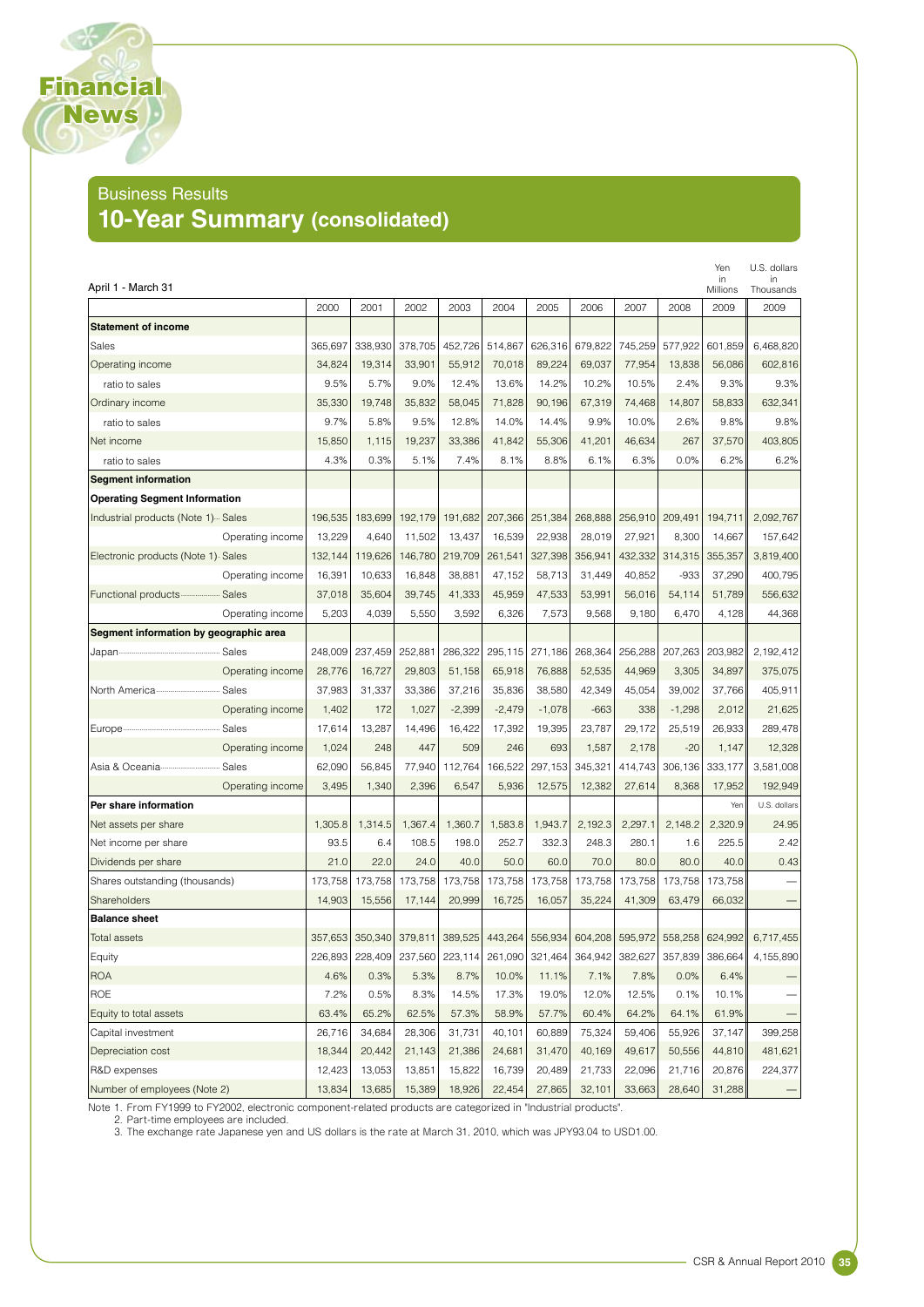# Consolidated Financial Statements **Consolidated Balance Sheets**

|                                        | (Yen in Millions)       |                                        |  |  |  |
|----------------------------------------|-------------------------|----------------------------------------|--|--|--|
|                                        | Amount                  |                                        |  |  |  |
| Assets                                 | As of<br>March 31, 2010 | As of<br>March 31, 2009<br>(Reference) |  |  |  |
| <b>Current assets:</b>                 | 381,554                 | 289,234                                |  |  |  |
| Cash and deposits                      | 171,921                 | 113,965                                |  |  |  |
| Notes and accounts<br>receivable-trade | 135,727                 | 93,524                                 |  |  |  |
| Merchandise and<br>finished goods      | 19,776                  | 20,300                                 |  |  |  |
| Work in process                        | 27,031                  | 28,960                                 |  |  |  |
| Raw materials and<br>supplies          | 11,120                  | 11,726                                 |  |  |  |
| Deferred tax assets                    | 8,444                   | 7,164                                  |  |  |  |
| Other                                  | 8,364                   | 14,264                                 |  |  |  |
| Allowance for doubtful<br>accounts     | $\triangle$ 831         | $\triangle$ 672                        |  |  |  |
| Noncurrent assets:                     | 243,438                 | 269,023                                |  |  |  |
| Property, plant and<br>equipment       | 208,405                 | 230,188                                |  |  |  |
| <b>Buildings and structures</b>        | 99,069                  | 100,566                                |  |  |  |
| Machinery, equipment<br>and vehicles   | 73,921                  | 81,019                                 |  |  |  |
| Tools, furniture and<br>fixtures       | 7,972                   | 8,716                                  |  |  |  |
| Land                                   | 19,119                  | 19,688                                 |  |  |  |
| Construction in progress               | 8,323                   | 20,198                                 |  |  |  |
| Intangible assets:                     | 7,273                   | 8,579                                  |  |  |  |
| Goodwill                               | 56                      | 65                                     |  |  |  |
| Software                               | 4,030                   | 3,633                                  |  |  |  |
| Other                                  | 3,186                   | 4,880                                  |  |  |  |
| Investments and other<br>assets:       | 27,758                  | 30,255                                 |  |  |  |
| Investments securities                 | 8,890                   | 7,578                                  |  |  |  |
| Deferred tax assets                    | 9,703                   | 8,674                                  |  |  |  |
| Prepaid pension cost                   | 5,642                   | 9,682                                  |  |  |  |
| Other                                  | 3,771                   | 4,620                                  |  |  |  |
| Allowance for doubtful<br>accounts     | $\triangle$ 248         | $\triangle$ 301                        |  |  |  |
| <b>Total assets</b>                    | 624,992                 | 558,258                                |  |  |  |

|                                                             |                         | (Yen in Millions)                      |  |  |  |
|-------------------------------------------------------------|-------------------------|----------------------------------------|--|--|--|
|                                                             | Amount                  |                                        |  |  |  |
| Liabilities                                                 | As of<br>March 31, 2010 | As of<br>March 31, 2009<br>(Reference) |  |  |  |
| <b>Current liabilities:</b>                                 | 149,688                 | 153,718                                |  |  |  |
| Notes and accounts<br>payable-trade                         | 79,531                  | 53,879                                 |  |  |  |
| Short-term loans payable                                    | 10,667                  | 28,832                                 |  |  |  |
| Commercial papers                                           |                         | 25,000                                 |  |  |  |
| Accrued expenses                                            | 18,590                  | 11,667                                 |  |  |  |
| Income taxes payable                                        | 15,746                  | 1,545                                  |  |  |  |
| Other                                                       | 25,153                  | 32,793                                 |  |  |  |
| Noncurrent liabilities:                                     | 86,579                  | 43,409                                 |  |  |  |
| Bond payable                                                | 50,000                  |                                        |  |  |  |
| Long-term loans payable                                     | 14,316                  | 20,923                                 |  |  |  |
| Provision for retirement<br>benefits                        | 19,219                  | 18,351                                 |  |  |  |
| Provision for directors'<br>retirement benefits             | 514                     | 506                                    |  |  |  |
| Deferred tax liabilities                                    | 181                     | 348                                    |  |  |  |
| Negative goodwill                                           | 0                       | 574                                    |  |  |  |
| Other                                                       | 2,347                   | 2,705                                  |  |  |  |
| <b>Total liabilities</b>                                    | 236,268                 | 197,127                                |  |  |  |
| (Net assets)                                                |                         |                                        |  |  |  |
| Shareholders' equity                                        | 406,969                 | 379,310                                |  |  |  |
| Capital stock                                               | 26,783                  | 26,783                                 |  |  |  |
| Capital surplus                                             | 56,153                  | 56,166                                 |  |  |  |
| Retained earnings                                           | 352,316                 | 324,740                                |  |  |  |
| Treasury stock                                              | $\triangle$ 28,284      | $\triangle$ 28,380                     |  |  |  |
| Valuation and translation<br>adjustments                    | $\triangle$ 20,304      | $\triangle$ 21,471                     |  |  |  |
| Valuation difference on<br>available-for-sale<br>securities | 1,755                   | 1,040                                  |  |  |  |
| Deferred gains or losses<br>on hedges                       | $\triangle$ 284         | $\triangle$ 129                        |  |  |  |
| Foreign currency<br>translation adjustment                  | $\triangle$ 21,775      | $\triangle$ 22,382                     |  |  |  |
| Subscription rights to<br>shares                            | 1,067                   | 1,086                                  |  |  |  |
| Minority interests                                          | 992                     | 2,204                                  |  |  |  |
| <b>Total net assets</b>                                     | 388,724                 | 361,130                                |  |  |  |
| Total liabilities and net<br>assets                         | 624,992                 | 558,258                                |  |  |  |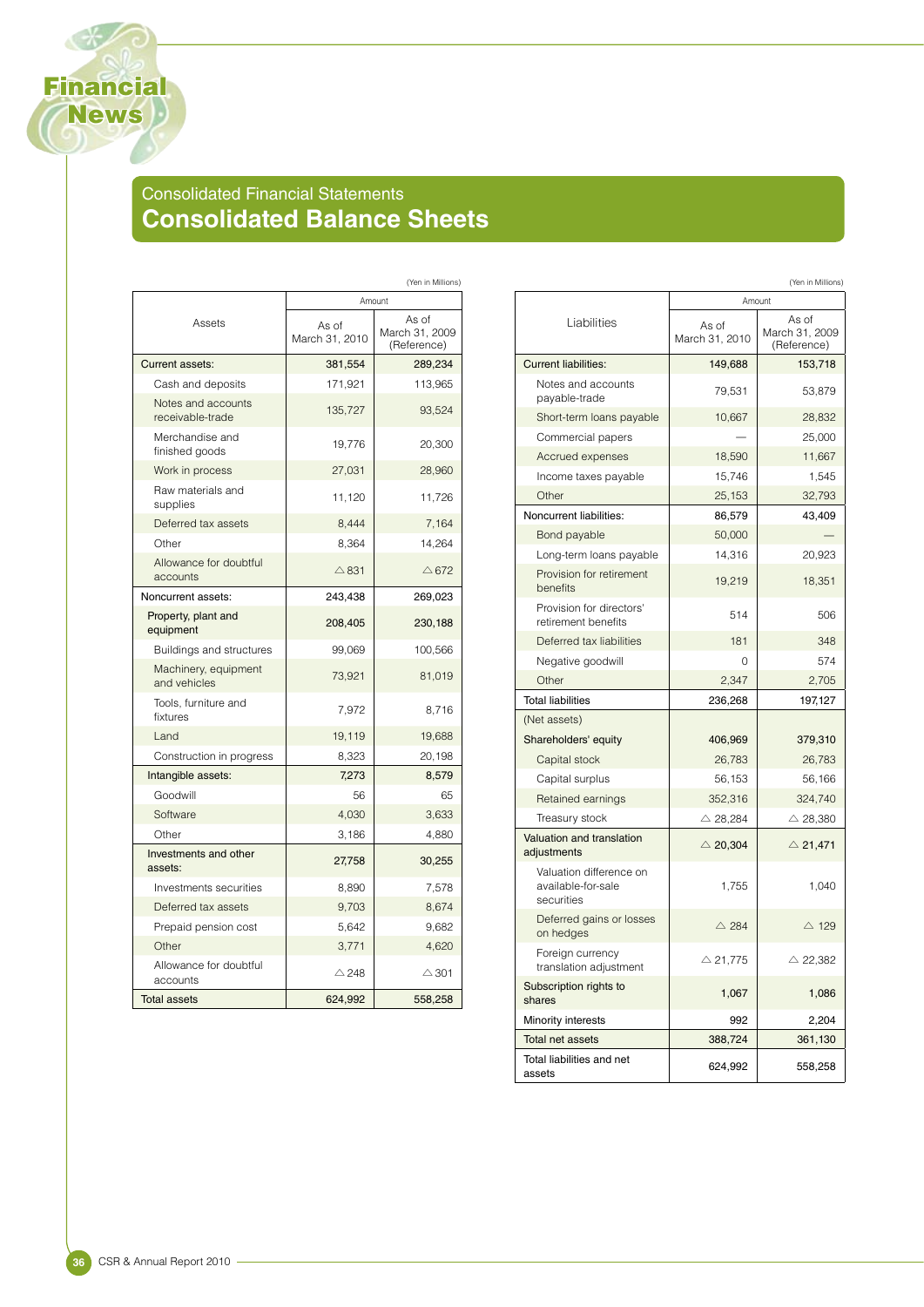## Consolidated Financial Statements **Consolidated Statements of Income**

|                                                      |                                   | (Yen in Millions)                                |  |
|------------------------------------------------------|-----------------------------------|--------------------------------------------------|--|
|                                                      | April 1, 2009 -<br>March 31, 2010 | April 1, 2008 -<br>March 31, 2009<br>(Reference) |  |
| Net sales                                            | 601,859                           | 577,922                                          |  |
| Cost of sales                                        | 440,714                           | 455,763                                          |  |
| Gross profit                                         | 161,144                           | 122,158                                          |  |
| Selling, general and<br>administrative expenses      | 105,058                           | 108,320                                          |  |
| <b>Operating income</b>                              | 56,086                            | 13,838                                           |  |
| Non-operating income:                                | 6,297                             | 4,808                                            |  |
| Interest and dividends<br>income                     | 394                               | 663                                              |  |
| Foreign exchange gains                               | 304                               | 899                                              |  |
| Miscellaneous income                                 | 5,597                             | 3,245                                            |  |
| Non-operating expenses:                              | 3,550                             | 3,838                                            |  |
| Interest expenses                                    | 1,348                             | 1,278                                            |  |
| Equity in losses of affiliates                       | 84                                | 173                                              |  |
| Miscellaneous loss                                   | 2,116                             | 2,386                                            |  |
| Ordinary income                                      | 58,833                            | 14,807                                           |  |
| Extraordinary income:                                | 967                               | 995                                              |  |
| Gain on sales of noncurrent<br>assets                | 227                               | 93                                               |  |
| Other                                                | 739                               | 902                                              |  |
| <b>Extraordinary loss:</b>                           | 6,103                             | 14,127                                           |  |
| Loss on sales and retirement<br>of noncurrent assets | 3,299                             | 5,359                                            |  |
| Impairment loss                                      | 256                               | 5,014                                            |  |
| Special retirement expenses                          | 226                               | 739                                              |  |
| Other                                                | 2,320                             | 3,014                                            |  |
| Income before income taxes                           | 53,698                            | 1,676                                            |  |
| Income taxes-current                                 | 18,669                            | 3,232                                            |  |
| Income taxes-deferred                                | $\triangle$ 2,695                 | $\triangle$ 2,820                                |  |
| Minority interests in income                         | 153                               | 995                                              |  |
| Net income                                           | 37,570                            | 267                                              |  |

## Consolidated Financial Statements **Consolidated Statements of Cash Flows (for reference)**

|                                                                       |                                   | (Yen in Millions)                 |
|-----------------------------------------------------------------------|-----------------------------------|-----------------------------------|
|                                                                       | April 1, 2009 -<br>March 31, 2010 | April 1, 2008 -<br>March 31, 2009 |
| I.<br>Net cash provided by (used<br>in) operating activities          |                                   |                                   |
| Income before income taxes                                            | 53,698                            | 1,676                             |
| Depreciation and<br>amortization                                      | 44,810                            | 50,556                            |
| Decrease (increase) in notes<br>and accounts receivable-<br>trade     | $\triangle$ 41,992                | 43,149                            |
| Increase (decrease) in<br>inventories                                 | 2,892                             | 8,354                             |
| Increase (decrease) in notes<br>and accounts payable-trade            | 26,358                            | $\triangle$ 41,844                |
| Interest expenses paid                                                | $\triangle$ 1,520                 | $\triangle$ 1,369                 |
| Income taxes paid                                                     | 1,418                             | $\triangle$ 19,831                |
| Other, net                                                            | 16,832                            | 10,599                            |
| Net cash provided by (used<br>in) operating activities                | 102,498                           | 51,290                            |
| II.<br>Net cash provided by (used<br>in) investing activities         |                                   |                                   |
| Increase (decrease) in time<br>deposits                               | $\triangle$ 61.013                | 660                               |
| Purchase of noncurrent<br>assets                                      | $\triangle$ 33,955                | $\triangle$ 61,396                |
| Proceeds from sales of<br>noncurrent assets                           | 729                               | 509                               |
| Other, net                                                            | $\triangle$ 2,348                 | $\triangle$ 524                   |
| Net cash provided by (used<br>in) investing activities                | $\triangle$ 96,588                | $\triangle$ 60,751                |
| III. Net cash provided by (used<br>in) financing activities           |                                   |                                   |
| Increase (decrease) in<br>short-term loans payable                    | $\triangle$ 23,838                | 21,046                            |
| Proceeds from issuance of<br>bond                                     | 50,000                            |                                   |
| Increase (decrease) in<br>commercial papers                           | $\triangle$ 25,000                | 25,000                            |
| Repayment of long-term<br>loans payable                               | $\triangle$ 420                   | $\triangle$ 781                   |
| Cash dividends paid                                                   | $\triangle$ 9,995                 | $\triangle$ 13,325                |
| Other, net                                                            | 123                               | 14,765                            |
| Net cash provided by (used<br>in) financing activities                | $\triangle$ 9,129                 | 46,703                            |
| IV. Effect of exchange rate<br>change on cash and cash<br>equivalents | 124                               | $\triangle$ 2,758                 |
| V.<br>Net increase (decrease) in<br>cash and cash equivalents         | $\triangle$ 3,095                 | 34,484                            |
| VI. Cash and cash equivalents<br>at the beginning of period           | 113,722                           | 79,238                            |
| VII. Cash and cash equivalent at<br>the end of period                 | 110,627                           | 113,722                           |